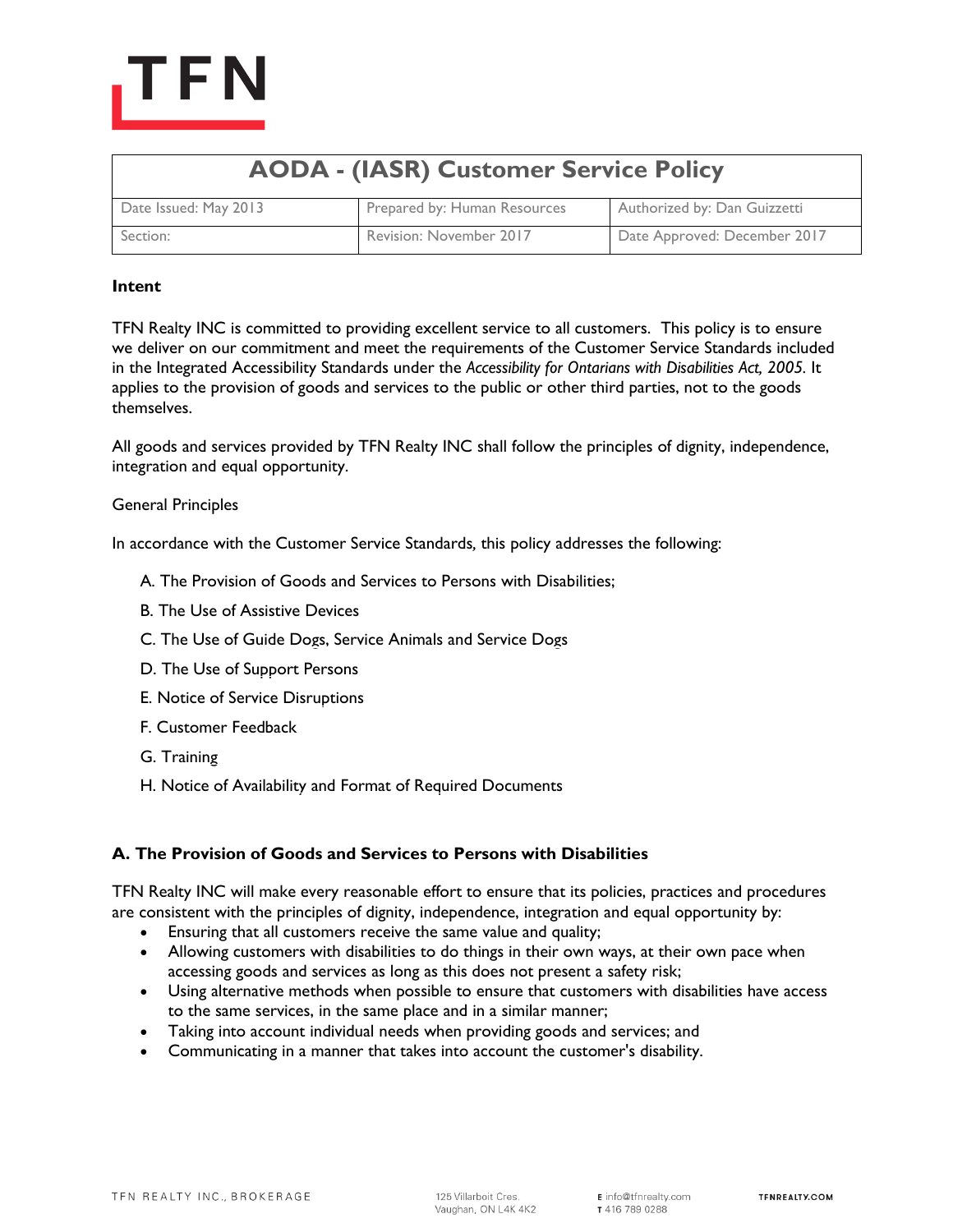# **B. The Use of Assistive Devices**

### Customer's Own Assistive Device(s)

Persons with disabilities may use their own assistive devices as required when accessing goods or services provided by TFN Realty INC.

In cases where the assistive device presents a safety concern or where accessibility might be an issue, other reasonable measures will be used to ensure the access of goods and services. For example, an area of the business that is under construction with uneven surfaces and is unsafe for an individual that requires assistive devices for the purpose of mobility. Therefore, the accommodation of a customer in this circumstance may include providing the service in a location that meets the needs of the customer.

## **C. Guide Dogs, Service Animals and Service Dogs**

A customer with a disability that is accompanied by guide dog, service animal or service dog will be allowed access to premises that are open to the public unless otherwise excluded by law. "No pet" policies do not apply to guide dogs, service animals and/or service dogs.

### Food Service Areas

A customer with a disability that is accompanied by guide dog or service dog will be allowed access to food service areas that are open to the public unless otherwise excluded by law.

Other types of service animals are not permitted into food service areas due to the *Health Protection and Promotion Act, Ontario Regulation 562 Section 60*.

### Exclusion Guidelines

If a guide dog, service animal or service dog is excluded by law (see applicable laws below) TFN Realty INC will offer alternative methods to enable the person with a disability to access goods and services, when possible (for example, securing the animal in a safe location and offering the guidance of an employee).

#### Recognizing a Guide Dog, Service Dog and/or Service Animal:

If it is not readily apparent that the animal is being used by the customer for reasons relating to his or her disability, TFN Realty INC may request verification.

#### Care and Control of the Animal:

The customer who is accompanied by a guide dog, service dog and/or service animal is responsible for maintaining care and control of the animal at all time.

#### Allergies

If a health and safety concern presents itself for example in the form of a severe allergy to the animal, TFN Realty INC will make all reasonable efforts to meet the needs of all individuals.

## **D. The Use of Support Persons**

If a customer with a disability is accompanied by a support person, TFN Realty INC will ensure that both persons are allowed to enter the premises together and that the customer is not prevented from having access to the support person.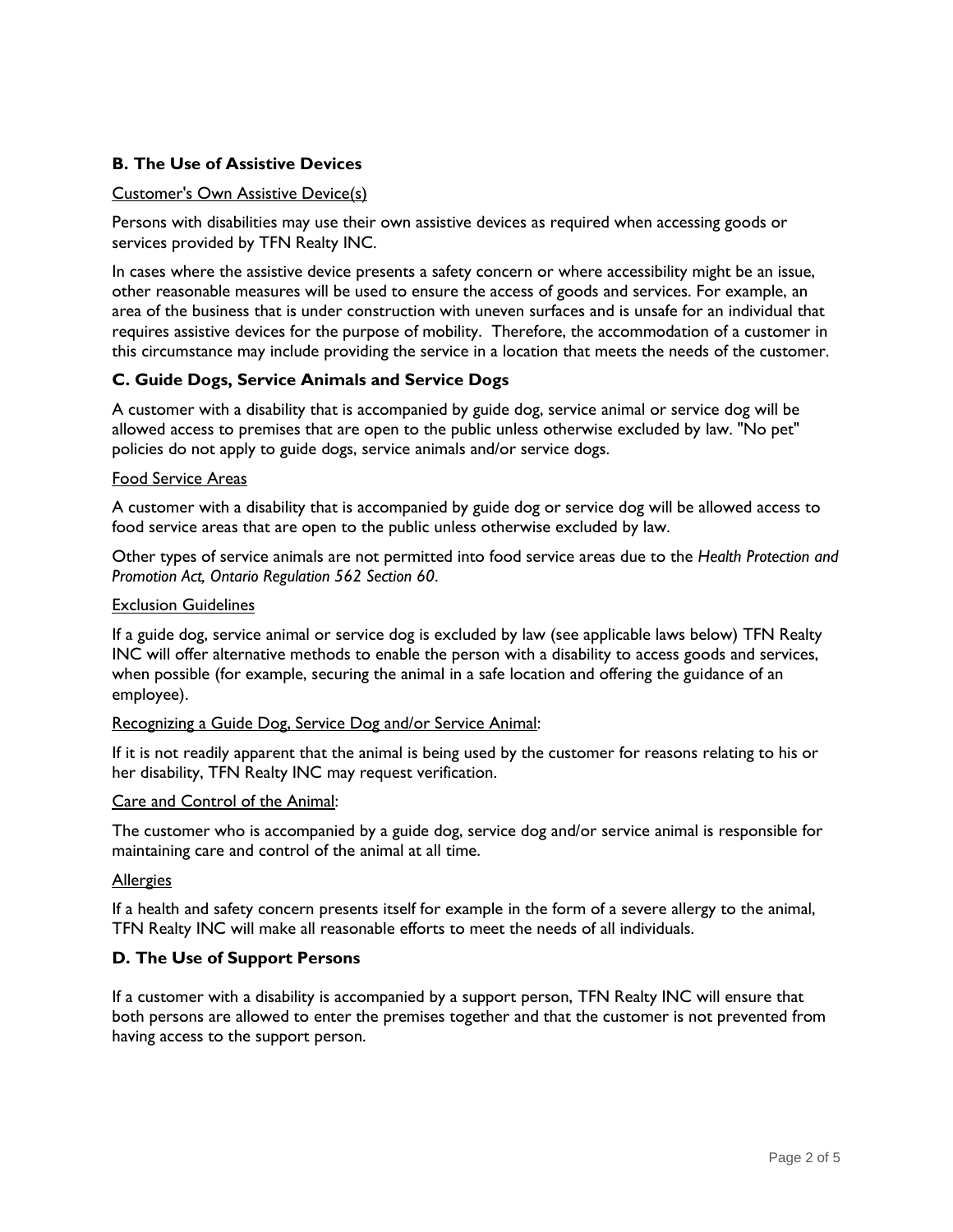There may be times where seating and availability prevent the customer and support person from sitting beside each other. In these situations, TFN Realty INC will make every reasonable attempt to resolve the issue.

In situations where confidential information might be discussed, consent will be obtained from the customer, prior to any conversation where confidential information might be discussed.

## **E. Notice of Disruptions in Service**

Service disruptions may occur due to reasons that may or may not be within the control or knowledge of TFN Realty INC. In the event of any temporary disruptions to facilities or services that customers with disabilities rely on to access or use TFN Realty INC goods or services, reasonable efforts will be made to provide advance notice. In some circumstances, such as in the situation of unplanned temporary disruptions, advance notice may not be possible.

#### Notifications will include:

In the event that a notification needs to be posted the following information will be included unless it is not readily available or known:

- Goods or services that are disrupted or unavailable;
- Reason for the disruption;
- Anticipated duration; and
- A description of alternative services or options.

#### **Notification Options**

When disruptions occur TFN Realty INC will provide notice by:

- posting notices in conspicuous places including at the point of disruption, at the main entrance and the nearest accessible entrance to the service disruption
- contacting customers with appointments;
- verbally notifying customers when they are making a reservation or appointment; or
- by any other method that may be reasonable under the circumstances.

## **F. Customer Feedback**

TFN Realty INC is committed to providing exceptional service to all persons. We appreciate any feedback on the services we provided. Should you wish to provide any feedback, have any questions or concerns please do not hesitate to contact us.

Please submit your feedback, questions or concerns to:

Our Human Capital Team Phone: (905) 307-8102 ext. 1127, OR Email: [accessibility@tfnrealty.com,](mailto:accessibility@tfnrealty.com) OR Mail: Human Capital Department TFN REALTY INC 125 Villarboit Crescent Vaughan, Ontario, Canada L4K 4K2

Customers who provide formal feedback will receive acknowledgement of their feedback, along with any resulting actions based on concerns or complaints that were submitted.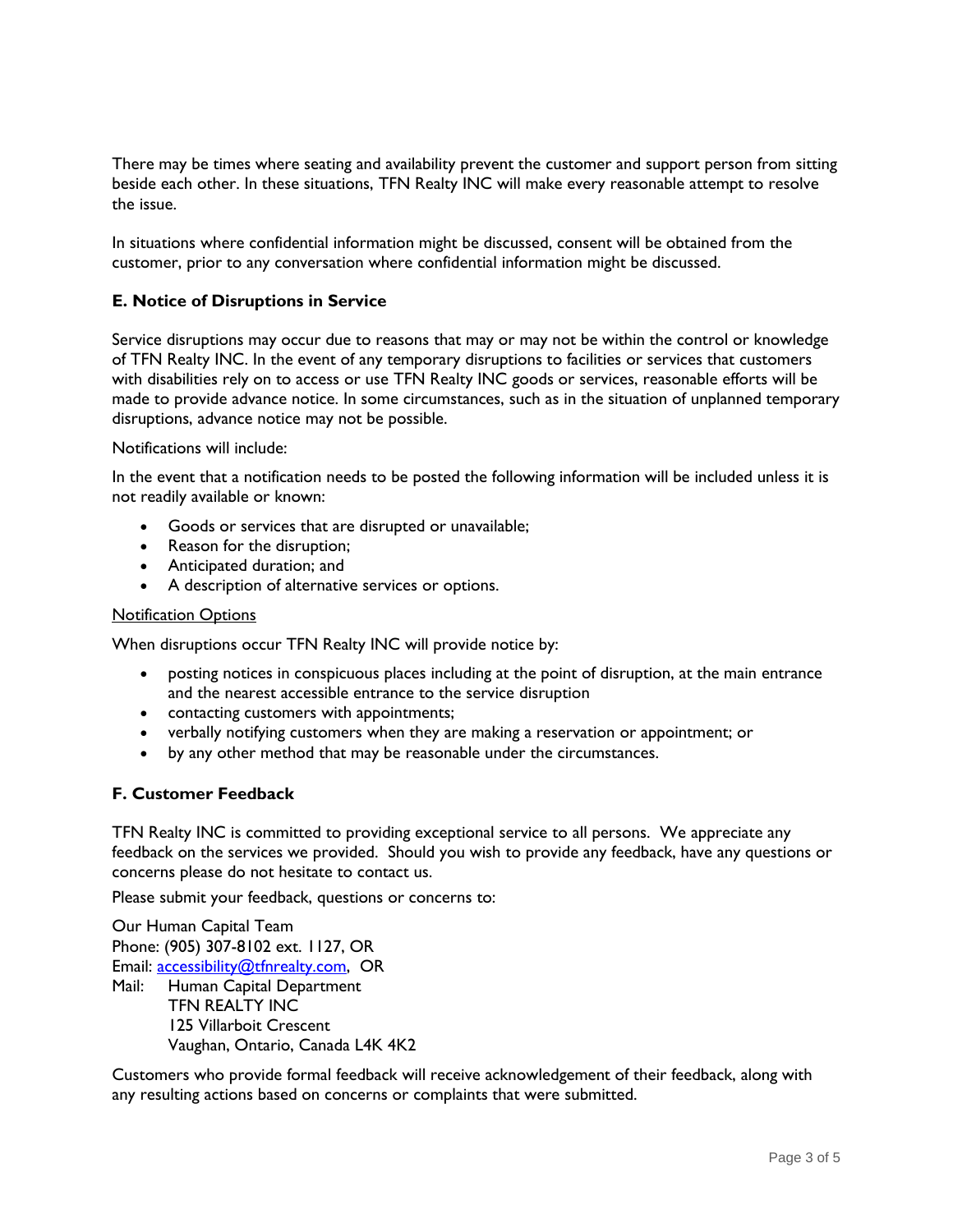# **G. Training**

Training will be provided to:

- Every person who is an employee of, or a volunteer with, TFN Realty INC.
- Every other person who provides goods, services or facilities on behalf of TFN Realty INC.

#### Training Provisions

Regardless of the format, training will cover the following:

- A review of the purpose of the *Accessibility for Ontarians with Disabilities Act, 2005*.
- A review of the requirements of the Customer Service Standards.
- Instructions on how to interact and communicate with people with various types of disabilities.
- Instructions on how to interact with people with disabilities who:
	- o use assistive devices;
	- o require the assistance of a guide dog, service dog or other service animal; or
	- o require the use of a support person (including the handling of admission fees).
- Instructions on how to use equipment or devices that are available at our premises or that we provide that may help people with disabilities.
- Instructions on what to do if a person with a disability is having difficulty accessing our services.
- TFN Realty INC policies, procedures and practices pertaining to providing accessible customer service to customers with disabilities.

### Training Schedule

TFN Realty INC will provide training as soon as practicable. Training will be provided to new employees, volunteers, agents and/or contractors during Orientation/On-Boarding. Revised training will be provided in the event of changes to legislation, procedures, policies, and/or practices.

#### Record of Training

TFN Realty INC will keep a record of training that includes the dates training was provided and the number of employees who attended the training.

## **H. Notice of Availability and Format of Documents**

TFN Realty INC Customer Service Standards are available upon request and in a format, that takes into account the customer's disability. Upon request, we will consult with the person making the request to determine a suitable format.

## **Administration**

This policy and its related procedures will be reviewed as required in the event of legislative changes, or changes to company procedures.